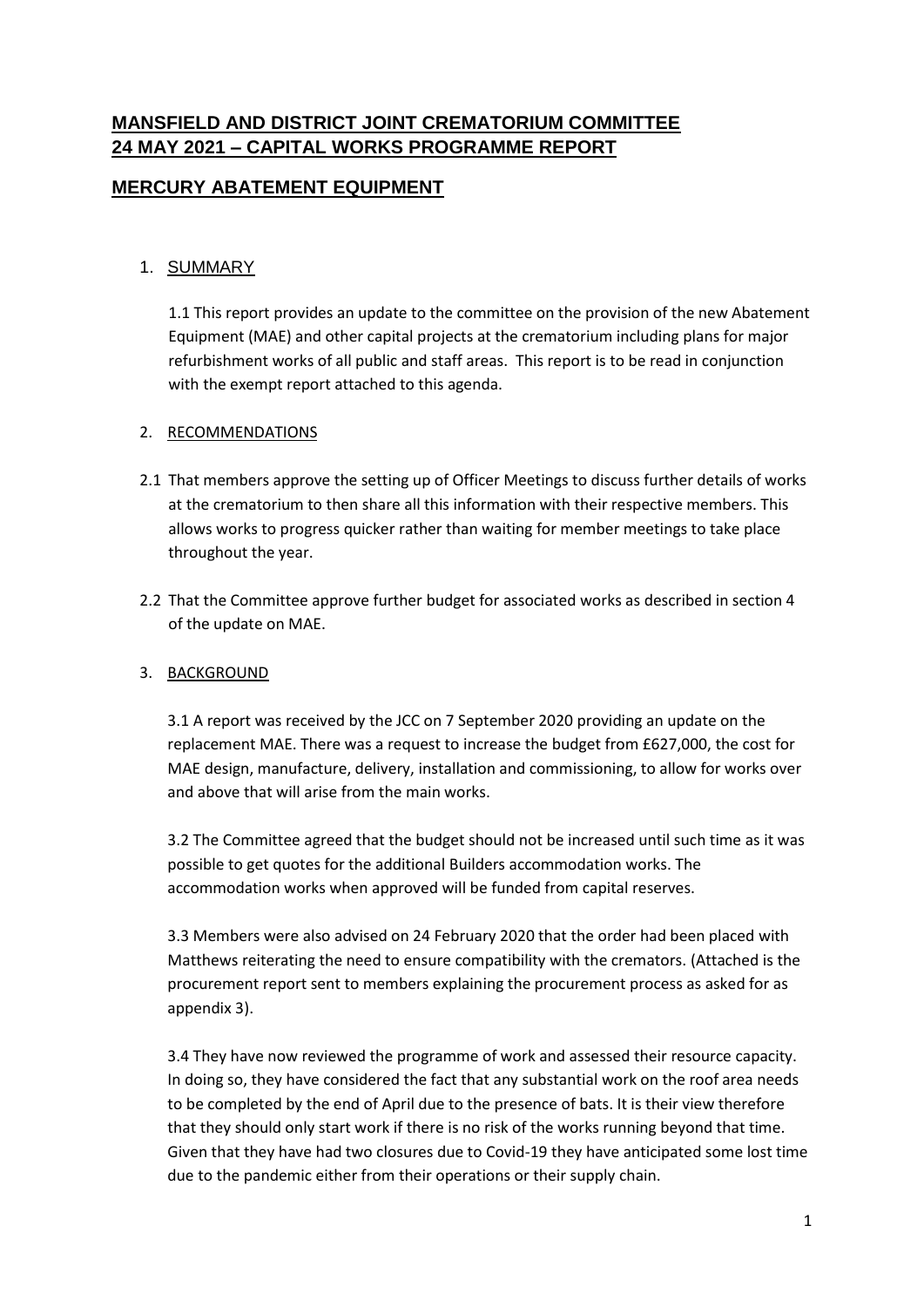3.5 Based on this assessment they believe that they would not be able to be in a position to have the majority of the noisy/heavy work on the roof completed by the end of April 2021 and therefore would have to stop work and not be able re-commence work until October 2021 to comply with the restriction due to the bats. This would result in them leaving the site for five months in a state of partial construction and also having their site compound including welfare facilities etc being there for an extended period.

3.6 To avoid such disruption Matthews have issued a revised programme. Whilst this is not desirable, given the amount of disruption experienced to date and the potential for further disruption, it is a sensible approach to scheduling the works and not exposing the Crematorium to any risk of part completed works or non-compliance with the European Protected Species Licence should the work overrun into May 2021.

3.7 The key milestones within the revised programme are as follows

- 1. Detail design development commence 1 March 2021 **COMMENCED**
- 2. Procurement lead time of major equipment commence 29 March 2021 **- COMMENCED**
- 3. Site setup and removal of existing plant 6 August 2021 26 September 2021
- 4. Plant installation 4 September 2021 16 December 2021
- 5. Electrical installation 21 December 2021 14 February 2022
- 6. Testing and Commissioning 24 January 2022 14 March 2022
- 7. Completion and site handover 14 March 2022 6 April 2022

It is anticipated that details of the work and possible prices will be provided at the committee meeting scheduled for as soon as possible.

#### 4. UPDATE ON MAE

4.1 Matthews have now started the design development process as well as ordering of long lead time items and provided design services with schematic drawings of the equipment that is to be purchased for Mansfield Crematorium.

4.2 While these drawings are a step in the right direction management and design services have asked for more detailed drawings which show the installation at Mansfield and how this fits in the space provided.

4.3 Matthews visited site on the 15<sup>th</sup> April 2021 to undertake measurement work on how the new equipment will fit in to the existing space and drawings are now being drawn up for the service to review.

4.4 We believe there has been a delay in ordering the larger items on the works programme due to Matthews's commitments at other sites. This is however being monitored closely by design services and service management with regular 3 weekly meetings with Matthews to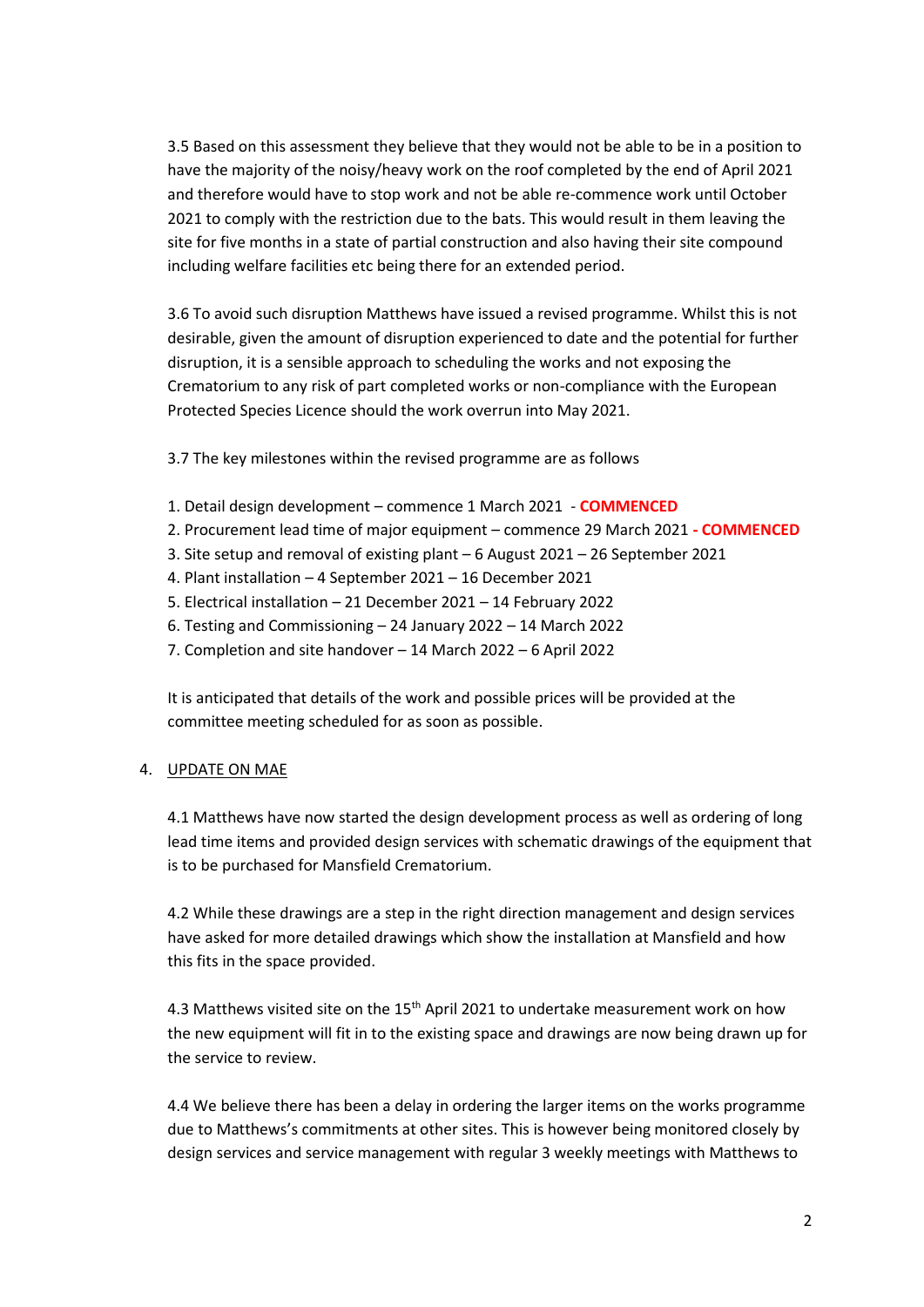ensure the project doesn't slip in terms of time frame (the next meeting scheduled for w/c 3 rd May).

4.5 Matthews will also provide a detailed list of civil/building works as soon as possible that will be required when the new abatement equipment is to be installed so that the Committee are fully aware of all costings before work starts on site. This includes such items for example as flooring replacement when number 1 cremator is removed and other minor works when items are removed from site.

4.6 While the MAE cost has been accepted, it should be noted that Matthews quotation provided has been accepted and a contract in place. Similarly builders' works cannot be fully determined until final designs are available. An order has been placed Matthews Environmental for MAE equipment at a value of £627K (£612K plus £15k design fee) this does not include any contingency or builders /accommodation works allowance or internal fees. To ensure the contract runs continuously without issue there is a need for the committee to approve a further budget to ensure that any associated works that are required can continue in line with the contract that is currently in place.

The budget required for this works is described below with items that are required.

| Contract               | f627k                   |
|------------------------|-------------------------|
| 10% contingencies      | f61k                    |
| Builders Accom wks 20% | f122k                   |
| Design services Fees   | f38k                    |
| Total                  | £848k                   |
| Extra budget required  | $f848K - f627K = f221k$ |

The above includes

- **•** Resin floor to transfer room. Required due to removal of cremator.
- Making good to walls, ceilings etc. where No 1 cremator removed. Finishes and design to be approved possible public viewing
- Sound insulation to transfer room.
- Adaptation/new screen to roof mounted MAE plant.
- Possible alterations to roof and recovering. Crematory roof, mess room and mezzanine requires recovering prior to new equipment being fitted. (Recovering cost under mezzanine and steelwork complicated)
- Possible structural steelwork alterations subject to final MAE design. (Equipment support)
- Chimney flue alteration/additional flue, cladding etc.to external flue dependant on final design.
- . Upgrade of incoming gas safety valve.
- New steel deck mezzanine over yard and mess room
- New screen to control room.
- New access gate to service yard.
- **•** Electrics
- Design Services Fees.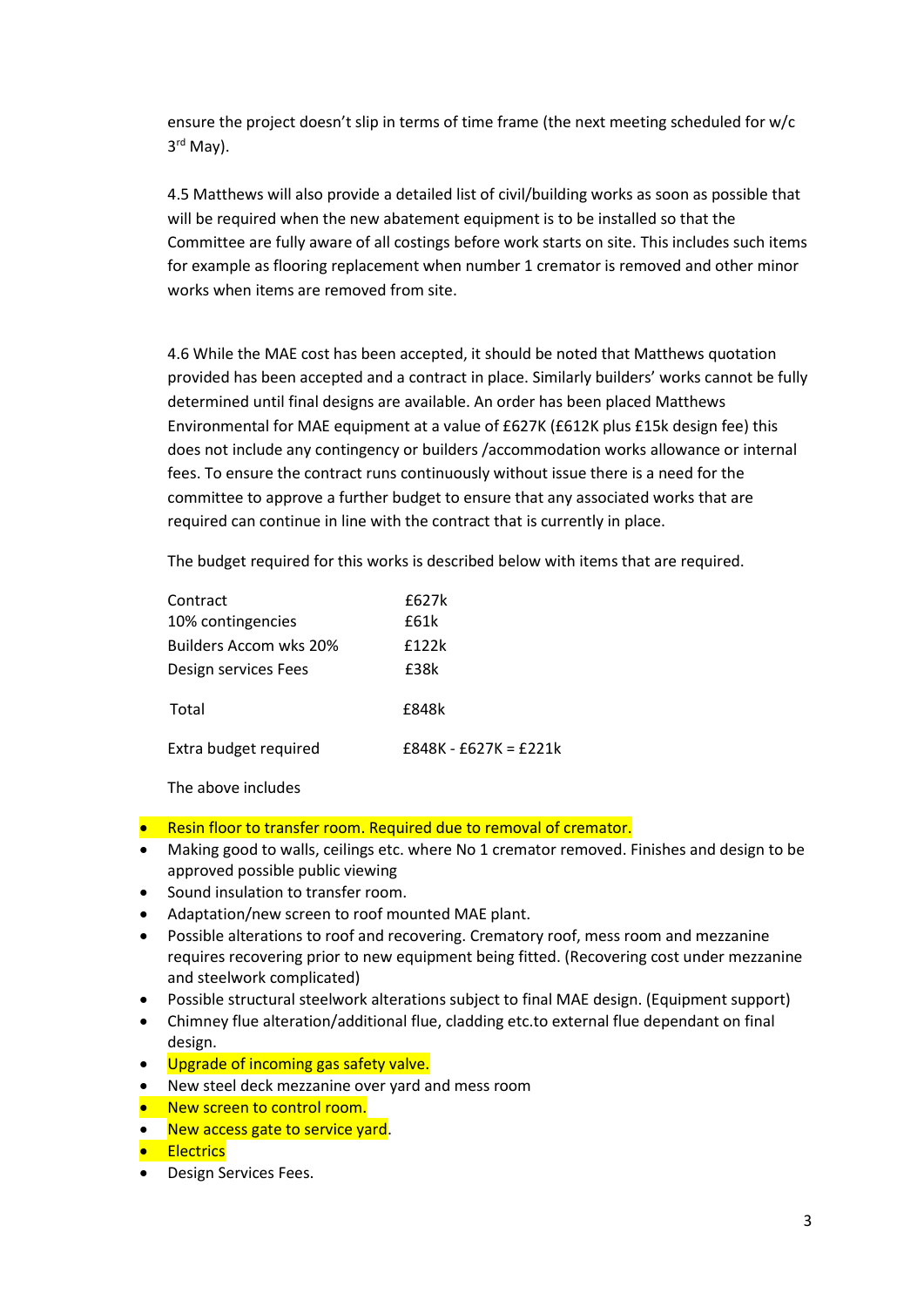Members should also note that this work would be required during the contract and if not carried out now may delay the works on site. While this is extra budget that has been brought to the attention of the committee previously this does now require approval for continuation of the contract to reduce delay. Also members should note that some of these works would have been included in the upgrade works in the refurbishment plan at a later stage such as the items highlighted above in the list.

5. Roof Works – this report is to be read in conjunction with the exempt appendices attached to this agenda.

5.1 For information we have received agreement to the final account for the Crematory roof replacement. Fortunately the roof structure was found to be in good condition when the temporary covering was stripped therefore there was no expenditure against either provisional sums or contingencies. It was also possible to carry out the work without disturbing the existing fascia and soffit or rainwater goods therefore these sums have also been omitted.

5.2 The contract for the Crematorium roof repairs has now been complete, following the theft of the copper roof. The table below shows the expenditure detail for information.

| <b>Contract Value</b>           |                  | £56,844    |
|---------------------------------|------------------|------------|
| <b>Omit Provisional sums</b>    |                  |            |
| Omit contingency                |                  |            |
| Omit Item F (Fascia and Soffit) |                  |            |
| Omit Item G (Rainwater goods)   |                  |            |
|                                 | <b>Sub Total</b> | £45,910    |
| <b>Less Retention</b>           | 2.5%             |            |
|                                 | <b>Total Due</b> | £44,762.25 |

I believe the agreed insurance settlement was in the sum of £31,522.43 which leaves a balance of £16,140.22 to be funded from the Crematorium budget.

5.3 Service Management have been made aware that this contract went out to tender however in 40 tenders that was received not one came back with a quoted price. Therefore the decision was taken to use a single tender process, which led to Vaundale roofing wining the contract and undertaking the works.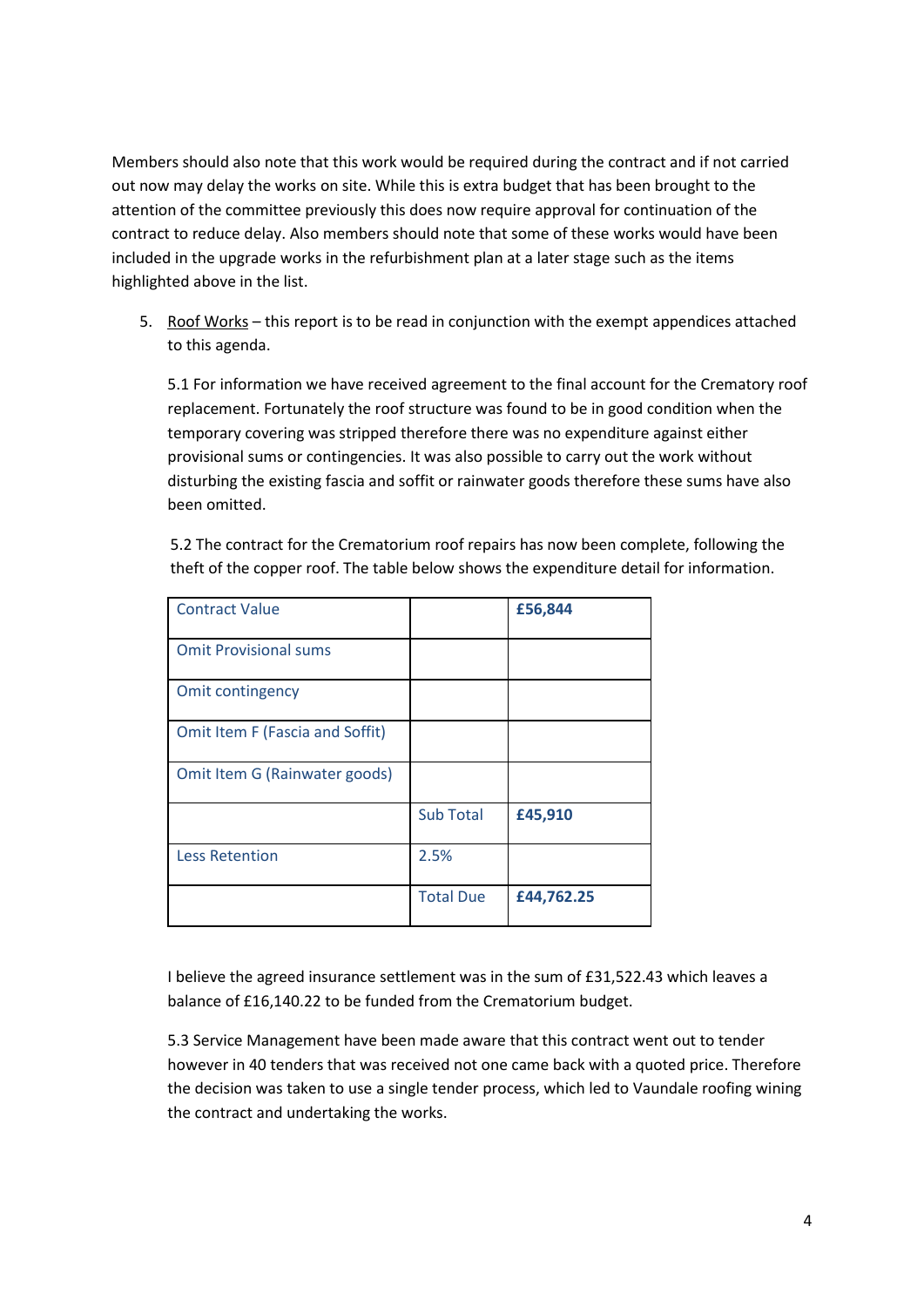#### 6. Major Refurbishment Works (including Car Park Lighting)

The information below relates to discussions raised from the last Joint Crematorium Committee meeting whereby it was raised about undertaking work at the crematorium which was scheduled in the PPW however at a faster pace to bring the crematorium up to a standard in a shorter time frame. This work does not replace the PPW however runs alongside this as an option to consider that will see upgrades of the crematorium happen quicker should budget be agreed.

6.1 In the last Joint Crematorium Committee meeting it was discussed about a larger refurbishment programme being devised to bring the crematorium in to more modern time at a faster pace than specified in the PPW.

6.2 Service management have met with Design services and discussed this work as to what is in need of updating/modernising at Mansfield Crematorium. At this stage we have got a full list of items that have been considered for replacement/upgrading however the item this hasn't been costed in detail.

6.3 The cost of this refurbishment work is estimated to be £1m which includes all the works in appendix 1 except cremator replacement (estimated £500K for 3 new cremators). This however can be split in to different works and costings depending on how the Committee would like to proceed and what budget will be available for this work.

6.4 While every effort has been made to bring expenditure down this is a high level figure of costs associated with refurbishment works as this is likely to change to due factors out of control of the service and the Authority such as, order quantities, lead times, supply and demand and budget constraints.

6.5 This major works does include works on having car park lighting included in the grounds of the crematorium, this aspect is currently with design services on how best this is approached as renewable sources are also being looked at for this work such as solar power lighting, flood lighting, mains power lamp posts etc…

6.6 A more detailed list of works and items will be provided within the officer meetings of works proposed for the crematorium for those officers to share with their respective members for discussion at the next Committee meeting.